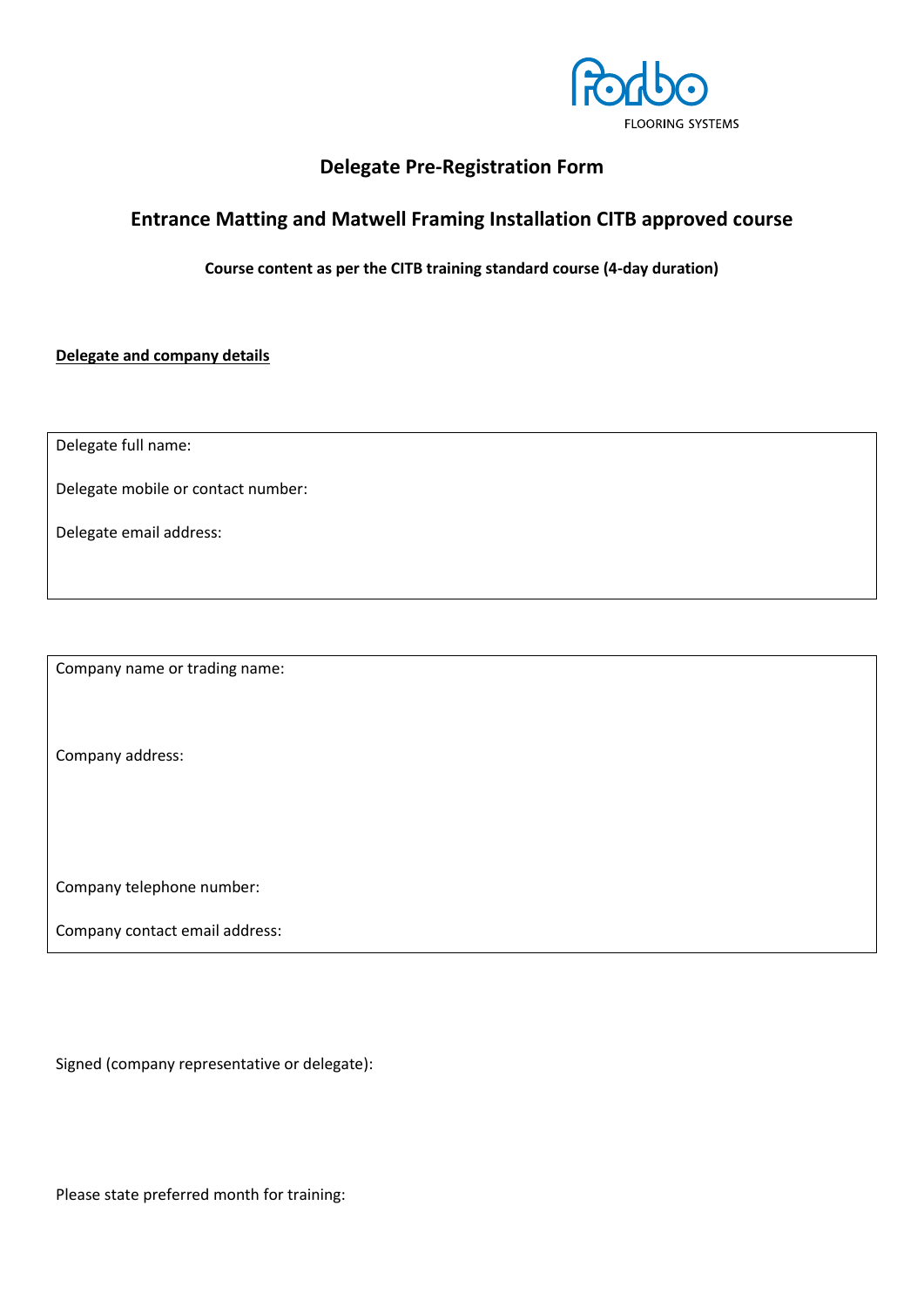

## **Delegates experience installing entrance matting and matwell framing**

- 1. How many years have you been installing entrance matting?
- 2. Have you received any formal training? Yes/No

If yes, please state provider and type of training:

- 3. Tell us about your experience to date:
	- installing matwell frames
	- installing rigid matting systems
	- fitting textile
	- modular matting systems
	- with sub floor preparation
- 4. Any other relevant information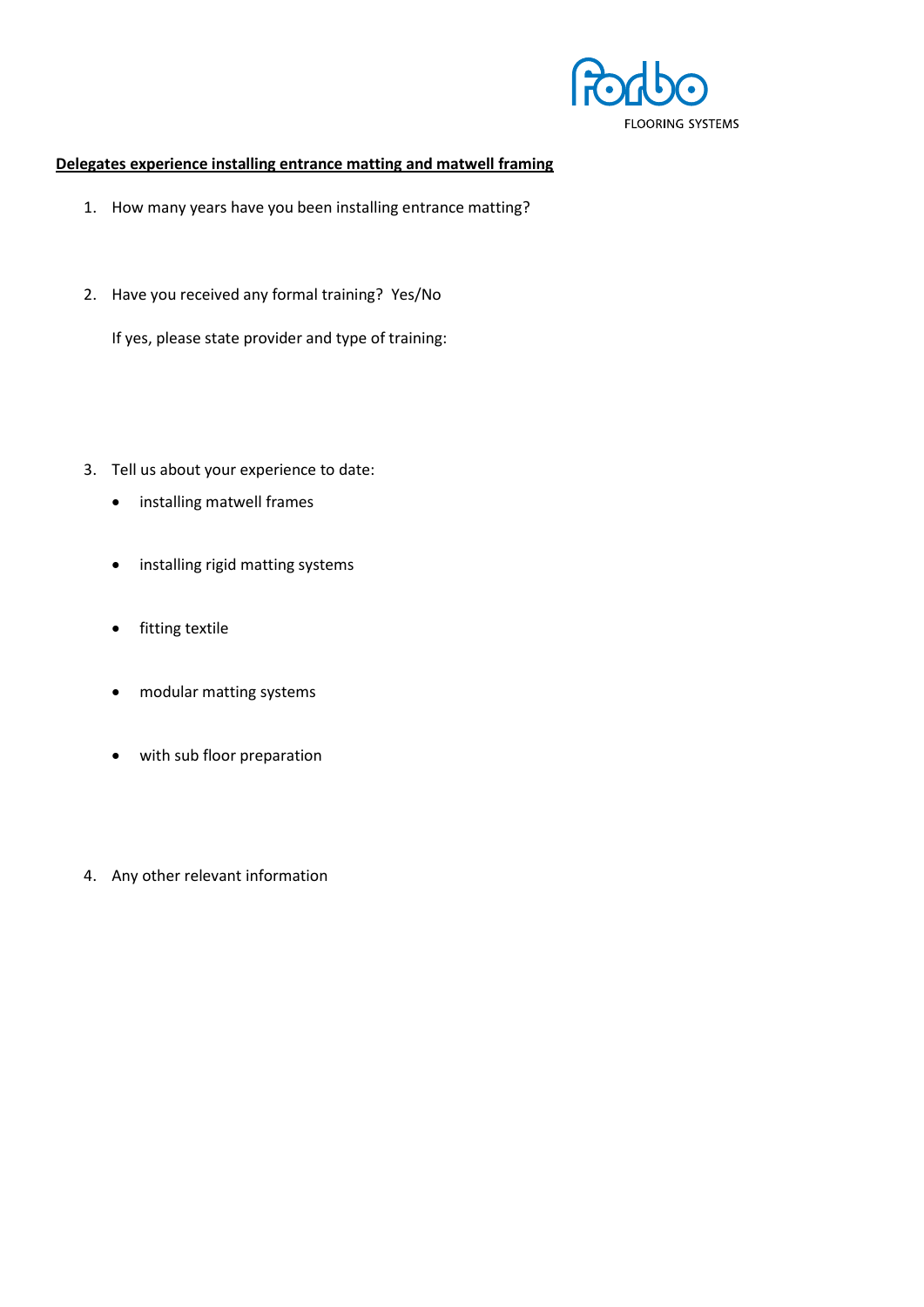

## **Please supply details of 3 different reference sites where the delegate has installed entrance matting/frames**

| Reference 1                                       |
|---------------------------------------------------|
| Site address:                                     |
| New build or refurbishment?                       |
| Date fitted:                                      |
| Installation type (e.g. fit matwell and matting): |
| Matting product type:                             |
| Approx size of matwell:                           |
|                                                   |

## **Reference 2**

Site address:

New build or refurbishment?

Date fitted:

Installation type (e.g. fit matwell and matting):

Matting product type:

Approx size of matwell: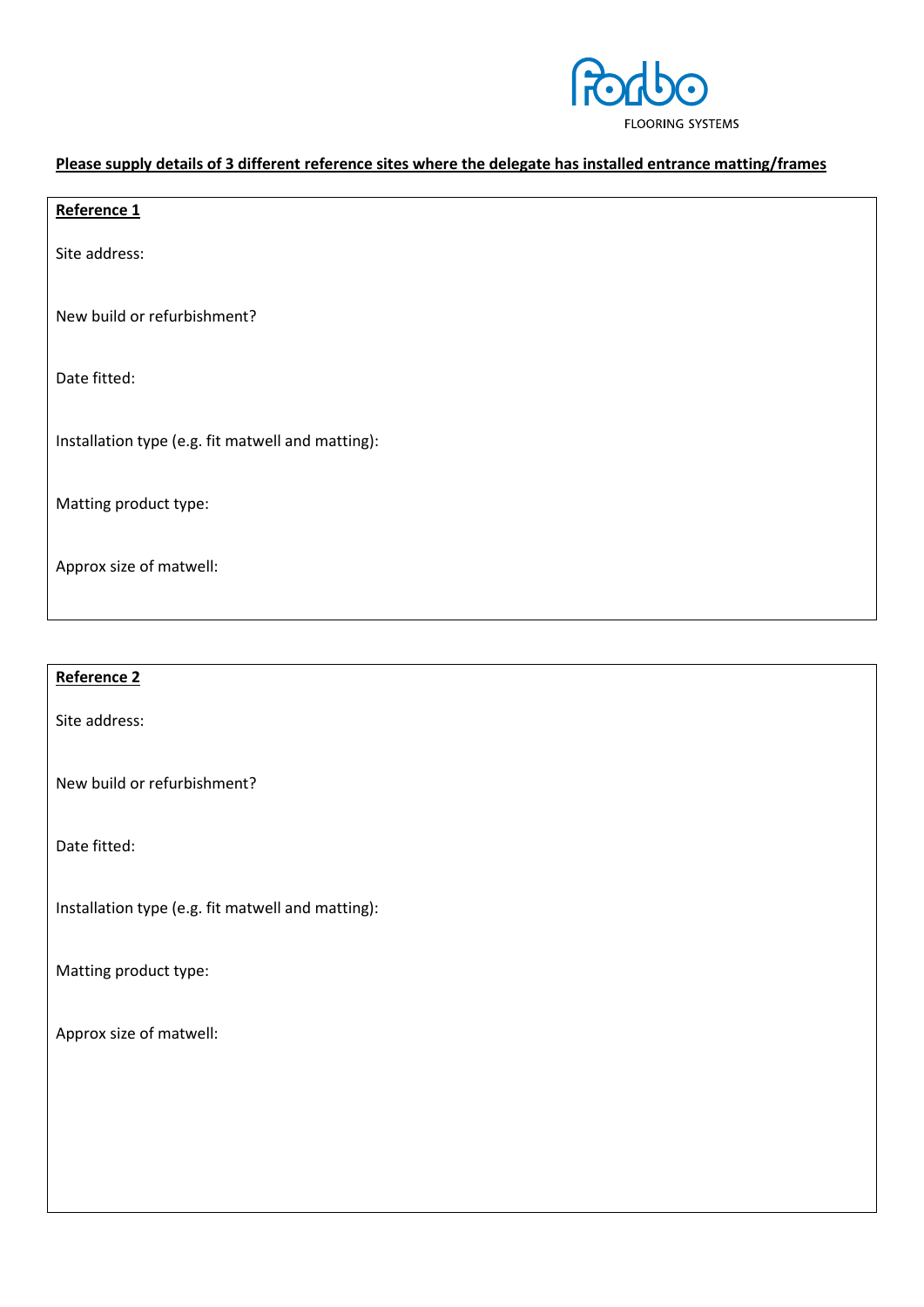

## **Reference 3**

Site address:

New build or refurbishment?

Date fitted:

Installation type (e.g. fit matwell and matting):

Matting product type:

Approx size of matwell:

### **Course details**

Courses are held in our manufacturing facility at Telford, Shropshire

**Forbo Flooring UK Ltd**

**Units G1 – G21**

**Halesfield 19**

**Telford** 

**Shropshire**

**TF7 4QT**

There is a maximum of 6 delegates per course

Courses are booked on a first come first served basis

### **Course cost £975.00 + VAT per person (payable in advance to secure booking)**

*Confirmation of identity is required in the form of a photographic ID card such as a driving licence, Passport or CSCS card etc, delegates are required to supply this proof of identity on day one of the training course.*

*Customers wishing to claim the CITB grant against this course should state their CITB levy registration number at the time of booking.*

*Please refer to the Forbo Booking Terms and Conditions for additional information*